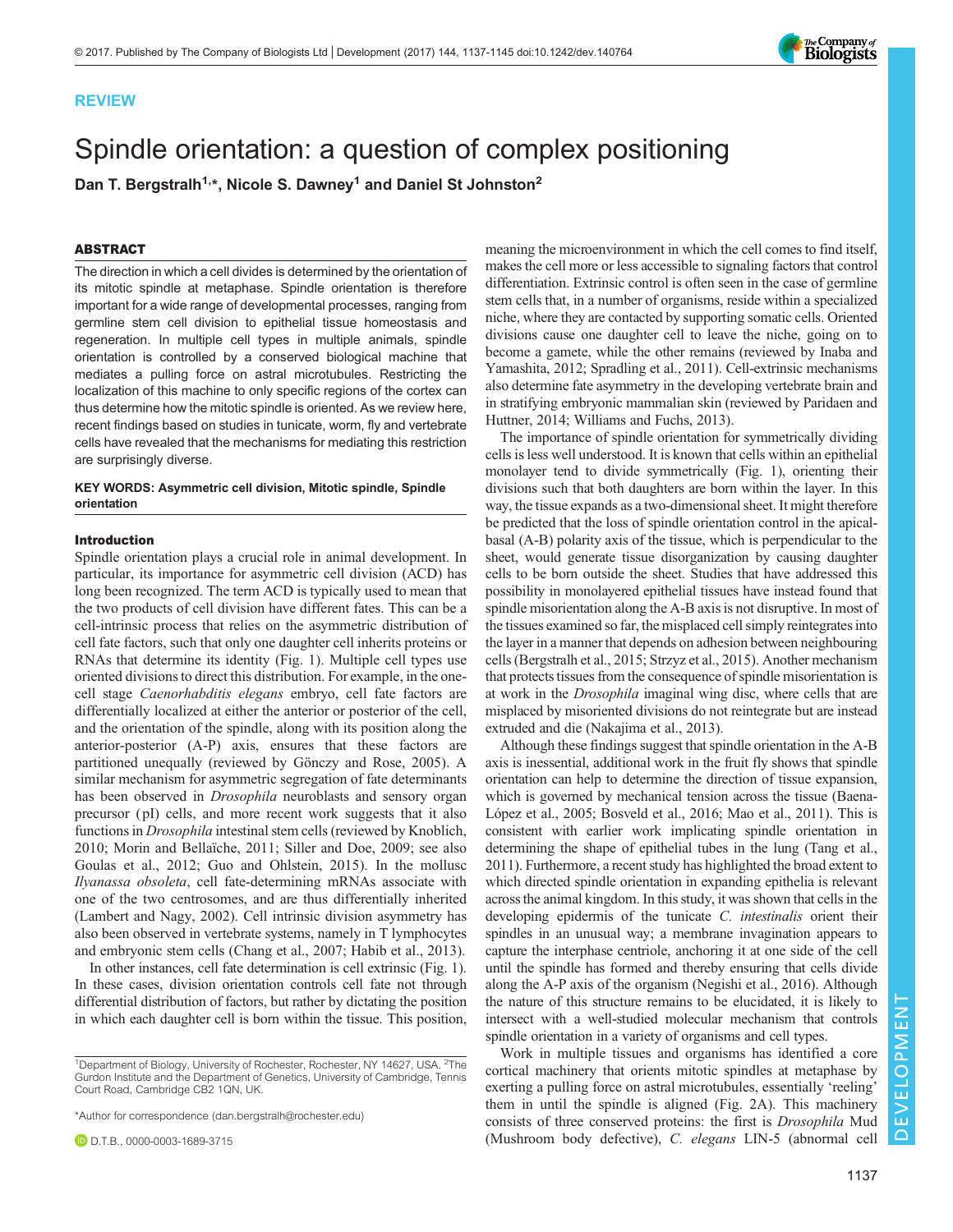<span id="page-1-0"></span>

cell division. Directed cell division influences cell and tissue development. This is illustrated using examples from Drosophila melanogaster. The neuroblast (left) uses a cell-intrinsic mechanism for asymmetric cell division (ACD), relying on spindle orientation for unequal distribution of cell fate factors (orange). In the male germline stem cell (centre), ACD is cell-extrinsic, using directed division to ensure that, when germline stem cells divide, only one daughter cell remains in proximity to the somatic hub cells (light green) that comprise the niche, while the other daughter cell differentiates into a gonialblast. By contrast, cell division in the follicular epithelium (right) is symmetric. Cells in this tissue divide to simply expand the monolayer. Green, microtubules; red, spindle poles; blue, DNA.

lineage 5) and vertebrate NuMA (nuclear mitotic apparatus); the second is Drosophila Pins, C. elegans GPR1/2 (G-protein regulators 1 and 2) or vertebrate LGN (leucine-glycineasparagine); the third is Drosophila and vertebrate Gαi, which has two redundant C. elegans orthologues called GOA-1 and GPA-16 [\(Table 1](#page-3-0)). Together, these proteins are believed to secure a complex consisting of dynein/dynactin motor at the cell cortex, and thus localise the astral-microtubule pulling force. A model that describes their interaction is well established in the literature (reviewed by [di](#page-7-0) [Pietro et al., 2016](#page-7-0)). Briefly, Gαi, which attaches to the plasma membrane, anchors Pins/LGN by binding to its C-terminus ([Du and](#page-7-0) [Macara, 2004](#page-7-0); [Gotta and Ahringer, 2001](#page-7-0); [Kaushik et al., 2003](#page-7-0); [Nipper et al., 2007](#page-7-0); [Schaefer et al., 2000; Yu et al., 2003](#page-8-0)). The tetricopeptide repeats (TPRs) at the other end of Pins/LGN bind to Mud/NuMA, which itself binds to dynein [\(Bowman et al., 2006;](#page-6-0) [Du](#page-7-0) [et al., 2001](#page-7-0); [Izumi et al., 2006;](#page-7-0) [Pecreaux et al., 2006](#page-8-0); [Siller et al.,](#page-8-0) [2005](#page-8-0); [Yu et al., 2000](#page-8-0)). The importance of this machinery is highlighted by studies concerning its dysregulation, particularly with regard to cancer phenotypes. Indeed, loss of spindle orientation in the central nervous system has been associated with hyperplasia in both the fly and chick ([de Belle and Heisenberg, 1996; Morin](#page-7-0) [et al., 2007](#page-7-0); [Yu et al., 2006](#page-8-0)). In the fly imaginal wing disc, expression of a baculoviral anti-apoptotic protein in misplaced epithelial cells promotes tumour-like overgrowth ([Guilgur et al.,](#page-7-0) [2012](#page-7-0); [Nakajima et al., 2013](#page-7-0)).

In this Review, we discuss key aspects of the canonical spindleorienting machinery and its function. First, we describe recent studies that raise questions about the regulation of astral microtubule ends at the cortex. Second, we describe a body of work addressed at defining how the spindle-orienting machinery is restricted to only certain regions of an epithelial cell cortex.

## Astral microtubule plus tips: a consideration for spindle orientation

A recent study identified two proteins – small kinetochore associated protein (SKAP) and Astrin – at astral microtubule plus ends, and implicated these proteins in spindle orientation [\(Kern](#page-7-0) [et al., 2016](#page-7-0)). SKAP and Astrin form a complex that is known to play a role at kinetochores, which mediate the attachment between

spindle microtubules and chromosomes ([Dunsch et al., 2011](#page-7-0); [Schmidt et al., 2010\)](#page-8-0). Their astral microtubule localization is probably determined directly by SKAP, which has an end-binding protein 1 (EB-1) motif that is required for plus-end localization [\(Kern et al., 2016\)](#page-7-0). Intriguingly, in single HeLa cells, mutation of the EB-1-binding motif (yielding SKAPΔEB-1) causes spindle mispositioning ([Kern et al., 2016\)](#page-7-0). This effect is not caused by astral microtubule shortening; unlike disruption of EB-1 itself, deletion of the SKAP EB-1 motif does not affect astral microtubule length [\(Kern et al., 2016;](#page-7-0) [Toyoshima and Nishida, 2007\)](#page-8-0). Another potential explanation for mispositioning, namely that plus tips carry spindle-orienting factors to the cortex, is ruled out by the observation that cortical dynein is still observed in SKAPΔEB-1 cells ([Kern et al., 2016](#page-7-0)). However, an additional possibility to consider is that the Astrin/SKAP complex mediates the interaction between astral microtubules and the cortical machinery, analogous to the role played by the complex at kinetochores. This model is supported by recent evidence identifying Astrin as a binding partner for the core machinery protein NuMA, although this study focused on the main spindle body [\(Chu et al., 2016\)](#page-6-0).

The functional importance of an association between astral microtubule plus tips and the core machinery is not yet clear, but may relate to the mechanism of force generation. An isolated region of NuMA (called NuMA-TIP) shows microtubule tip-binding activity, remaining associated even during microtubule depolymerization ([Seldin et al., 2016\)](#page-8-0). The affinity of NuMA-TIP for microtubule tips is increased by gentle microtubule disruption but decreased by microtubule stabilization, indicating that it binds preferentially to shrinking microtubules [\(Seldin et al., 2016\)](#page-8-0). Notably, in addition to dynein-mediated reeling, pulling can also be achieved through the regulation of microtubule dynamics. In this model, the microtubules hit the cortex end-on and are subsequently brought into alignment by controlled depolymerisation, i.e. the microtubules shorten until they are taut. Elegant in vitro work has provided proof of principle for this mechanism and demonstrated that it can be mediated by dynein ([Laan et al., 2012\)](#page-7-0). In combination with the results described above, these findings raise the possibility that the spindle-orienting machinery regulates shrinkage rather than pulling. Additional functional analyses will be needed to clarify this notion.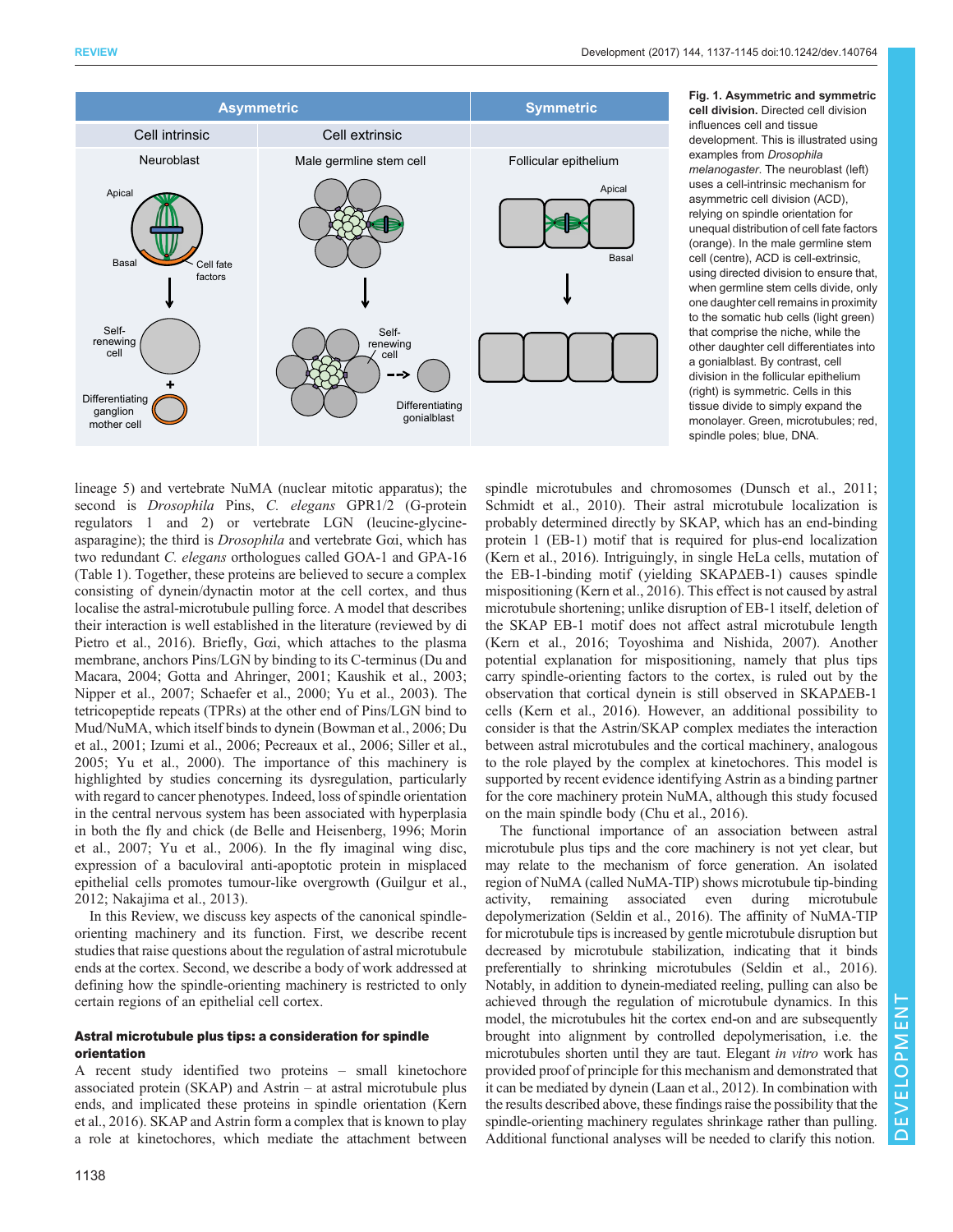<span id="page-2-0"></span>

Fig. 2. A model for spindle orientation. (A) The canonical machinery comprising Mud/NuMA (blue), Pins/LGN (dark green) and Gαi (yellow) links the membrane with dynein (light green), which pulls spindles into alignment by 'walking' towards astral microtubule minus ends at the spindle poles. (B) Recent studies of additional proposed spindle-orientation factors (shown in various shades of grey) suggest an updated model for spindle orientation in epithelial cells. In this model, Discs large and Canoe (dark grey) provide positional information for the canonical machinery, while Discs large, in combination with other factors (e.g. Khc73, 14-3-3, NudE and unknown factors; shown in light grey), helps connect the dynein-mediated pulling force with a Khc73-mediated pushing/ capturing activity.

## The cycling of core machinery components

Although the list of factors involved in spindle orientation is ever expanding, a long-standing question still remains: how is the spindle-orientation machinery restricted to specific regions of the cortex? Historically, this problem has been considered primarily with regard to cortical polarity-based cues. However, work performed in isolated cultured cells, which generally lack these cues, and in Drosophila neuroblasts has illuminated the role played by the mitotic apparatus (meaning the spindle and chromosomes) in regulating the spindle-orienting machinery [\(Kiyomitsu and Cheeseman, 2012](#page-7-0); [Siegrist and Doe, 2005\)](#page-8-0). This activity means that the spindle can influence its own position in the cell (in single cells, this position is usually examined relative to the cell centre, rather than along a polarity axis). Proximity of the spindle-orienting machinery to the mitotic apparatus diminishes cortical pulling, resulting in a bipolar balance of forces. This is accomplished by signalling from the chromosomes and/or the spindle poles that reduces cortical localization and activity of the spindle-orienting machinery when the apparatus is close and/or the chromosomes are misaligned ([Kiyomitsu and](#page-7-0) [Cheeseman, 2012;](#page-7-0) [Tame et al., 2016](#page-8-0)).

The mechanism of dynamic cortical localization of the spindleorientation machinery in these cells may be clarified by evidence that LGN and Gαi are not glued to the membrane during mitosis, but rather cycle back and forth between the cortex and the spindle poles [\(Zheng et al., 2013\)](#page-8-0). Their transit from the cortex to the poles relies on dynein and astral microtubules ([Zheng et al.,](#page-8-0) [2013\)](#page-8-0). This indicates that dynein not only acts to mediate a pulling force for spindle orientation, but also transports Gαi-bound LGN as cargo. Redelivery to the cortex also appears to require astral microtubules, although the mechanism of transport is unknown [\(Tame et al., 2014; Zheng et al., 2013](#page-8-0)). A possible regulatory step for this movement is suggested by work in human cells showing that NuMA is regulated by the mitotic kinase Aurora A, which phosphorylates NuMA directly at Ser1969 and thereby promotes its mobility from the spindle poles to the cortex [\(Gallini et al.,](#page-7-0) [2016; Kettenbach et al., 2011;](#page-7-0) [Toughiri et al., 2013\)](#page-8-0). However, two lines of evidence suggest that this mechanism may not be important outside mammals. First, the S1969 residue is not obviously conserved. Second, knockdown of the Aurora A homologue AIR-1 promotes, rather than diminishes, cortical

pulling on microtubules in C. elegans ([Kotak et al., 2016](#page-7-0)). This is opposite of what would be expected if AIR-1-mediated phosphorylation of the core machinery protein LIN-5 caused it to move from the spindle poles to the cortex.

The phosphorylation of LIN-5 on other residues is crucial for its function in mediating spindle orientation. For example, CDK1 phosphorylates LIN-5 at its N-terminus to promote interaction with dynein [\(Portegijs et al., 2016\)](#page-8-0), while sequential phosphorylation at the C-terminus by glycogen synthase kinase 3 (GSK-3) and casein kinase 1 (CK-1) mediates association with GPR1/2 [\(Portegijs et al.,](#page-8-0) [2016\)](#page-8-0). Another C-terminal phosphorylation, by the aPKC homologue PKC-3, has an inhibitory effect on cortical pulling [\(Galli et al., 2011\)](#page-7-0). As is the case for AIR-1, some of these regulatory modifications may not be conserved outside of worms. Indeed, although CDK1 phosphorylates NuMA at the C-terminus in vertebrate cells, this step is not thought to affect interaction with dynein. Rather, phosphorylation acts as a temporal switch for activity; at anaphase, dephosphorylation allows NuMA to bind the membrane directly, where it associates with dynein to anchor the spindle poles at opposite sides as the cell elongates and divides [\(Kiyomitsu and Cheeseman, 2013](#page-7-0); [Kotak et al., 2013](#page-7-0); [Seldin et al.,](#page-8-0) [2013; Zheng et al., 2014\)](#page-8-0). In Drosophila, the kinase Warts is reported to phosphorylate Mud to promote association with Pins [\(Dewey et al., 2015\)](#page-7-0). Roles for GSK-3 and CK-1 in the regulation of Mud/NuMA have not yet been identified, but several studies suggest a role for aPKC in the regulation of spindle orientation. In the zebrafish retinal neuroepithelium, morpholino-mediated disruption of aPKCλ/ζ causes division misorientation [\(Cui et al.,](#page-6-0) [2007;](#page-6-0) [Strzyz et al., 2015\)](#page-8-0). This is presumably caused by influence on the spindle, although spindle misorientation has not been measured directly in this system. One possibility to consider is that aPKC does not regulate NuMA in this tissue, but rather LGN. In support of this, aPKC in MDCK cell cysts is thought to regulate spindle orientation by phosphorylating LGN at a conserved serine residue (401 in mammals, 436 in Drosophila), and thereby excluding it from the apical cortex ([Hao et al., 2010\)](#page-7-0). However, a role for aPKC in spindle orientation is not universal, as disruption of aPKC in the chick neuroepithelium, Drosophila follicular epithelium and *Drosophila* imaginal wing disc does not affect spindle orientation [\(Bergstralh et al., 2016, 2013](#page-6-0); [Peyre et al.,](#page-8-0) [2011\)](#page-8-0).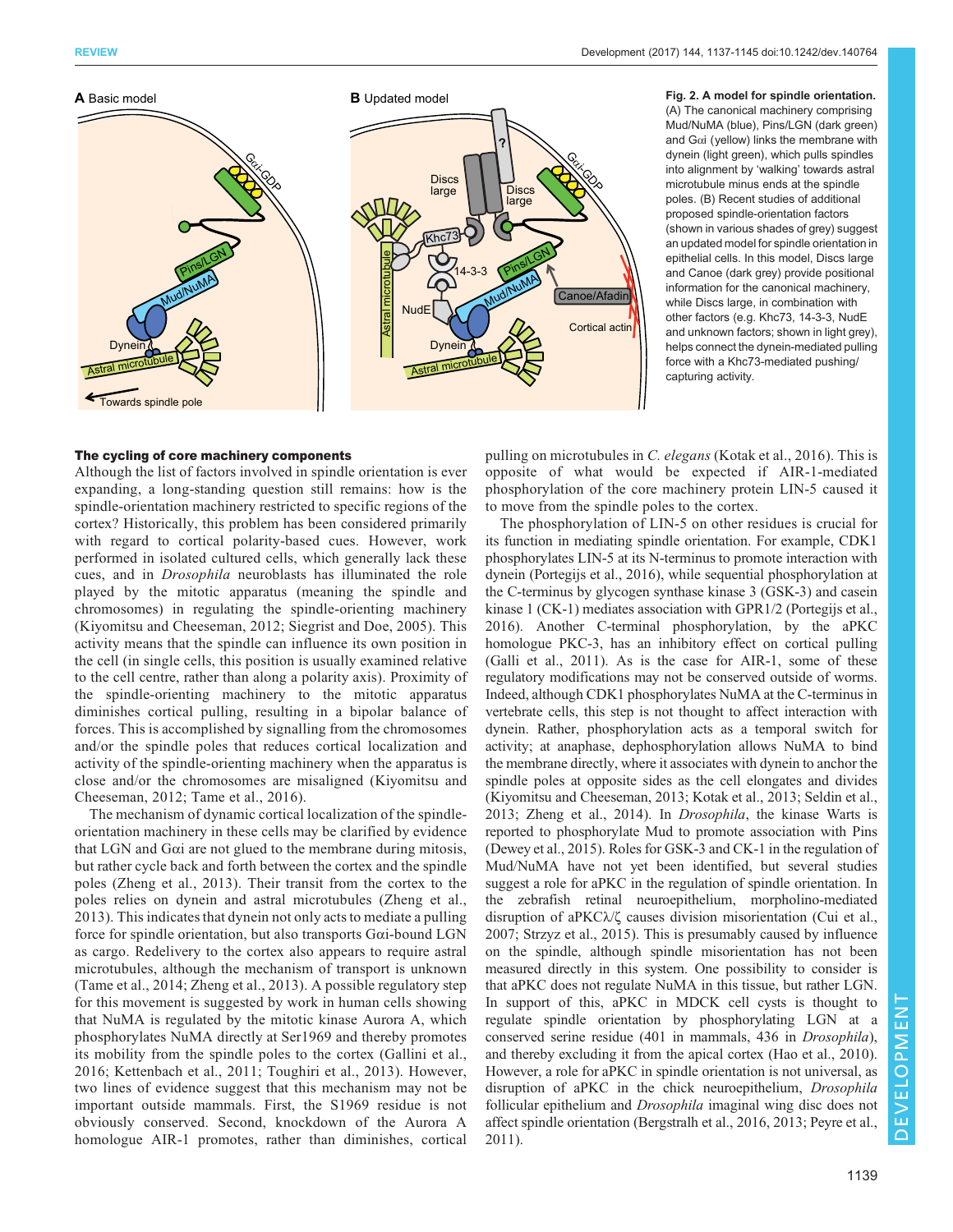| Model organism             | Tissue                                                                                                                        | Division orientation                                                                                     | Canonical factors                           | Additional factors                                                     |
|----------------------------|-------------------------------------------------------------------------------------------------------------------------------|----------------------------------------------------------------------------------------------------------|---------------------------------------------|------------------------------------------------------------------------|
| Caenorhabditis<br>elegans  | One-cell stage embryo                                                                                                         | $A - P$                                                                                                  | LIN-5. GPR-1/2. GOA-1. GPA-16<br>and Dynein | AFD-1 and DLG-1                                                        |
| Drosophila<br>melanogaster | <b>Neuroblasts</b><br>pl cells<br>S <sub>2</sub> cultured cells<br>Follicular epithelium<br>Imaginal wing disc/pupal<br>notum | $A-B$<br>A-P and A-B (tilted)<br>Induced (artificial) polarity<br>Within the tissue plane<br>(symmetric) | Mud, Pins, $G\alpha i$ and Dynein           | Canoe, Discs large and Khc73                                           |
| Vertebrates                | Epidermis<br>Neuroepithelium                                                                                                  | Both A-B (asymmetric) and<br>symmetric<br>Both A-B (asymmetric/tilted) and                               | NuMa, LGN, Gαi and dynein                   | Afadin, SAP97 (Dlg1), Dlg2,<br>Dlq3, PSD-95 (Dlg4), GAKIN<br>or KIF13B |
|                            | HeLa cells<br><b>MDCK cells</b><br>Cultured keratinocytes                                                                     | symmetric<br>Symmetric                                                                                   |                                             |                                                                        |

<span id="page-3-0"></span>Table 1. Key factors involved in spindle orientation

The core factors governing spindle orientation are highly conserved, whereas a number of diverse additional factors have been identified in each specific system. Listed in this table are some prominent model systems for studying spindle orientation, along with the respective names of their spindle-orienting orthologues. A-B, apical-basal; A-P, anterior-posterior; AFD-1, afadin homolog 1; DLG/Dlg, Discs large; GAKIN, guanylate kinase-associated kinesin; GOA-1, Go alpha subunit; GPA-16, guanine nucleotide-binding protein alpha-16 subunit; GPR1/2, G-protein regulators 1 and 2; LIN-5, abnormal cell lineage 5; LGN, leucine-glycineasparagine; MDCK, Madin-Darby canine kidney; Mud, Mushroom body defective; NuMa, nuclear mitotic apparatus; SAP97, synapse-associated protein 97.

## Is G $a$ i sufficient to anchor the core machinery?

Although Gαi is long-established as a spindle-orientation factor, the finding that it – like  $LGN$  – cycles between the cortex and spindle poles raises questions about its role in this process. Gαi, which is regulated by the guanine nucleotide exchange factor Ric-8, interacts in its GDP-bound state with the C-terminal GoLoco motifs of Pins/ LGN [\(Afshar et al., 2004, 2005; Couwenbergs et al., 2004; David](#page-6-0) [et al., 2005;](#page-6-0) [Hampoelz et al., 2005;](#page-7-0) [Wang et al., 2005](#page-8-0)). These motifs allow Pins/LGN to act as a guanine dissociation inhibitor (GDI), thereby promoting the release of GDP from Gαi [\(Jia et al., 2012](#page-7-0); [McCudden et al., 2005\)](#page-7-0). Although GDI activity has been shown to negatively regulate G-protein-coupled receptor signalling, preventing heterotrimer formation by holding Gαi uncoupled from Gβγ, this GDI activity of Pins/LGN is thought to positively regulate spindle orientation ([Siderovski and Willard, 2005](#page-8-0)).

One proposed function for Gαi, described above, is as a membrane anchor for the cortical pulling force that acts on astral microtubules. In support of this role, it has been shown that  $G\alpha$ proteins can undergo covalent lipid modification, either palmitoylation or myristoylation, and thereby associate with the plasma membrane directly (reviewed by [Chen and Manning, 2001\)](#page-6-0). Thus, lipid modified Gαi may bind Pins/LGN to position it in proximity to the membrane. However, Gαi also serves another activating function. Pins/LGN is held in an auto-inhibited conformation by interaction between its TPR and GoLoco domains, and biochemical assays demonstrate that this inhibition is relieved by the binding of Gαi to the GoLoco domains ([Du and](#page-7-0) [Macara, 2004](#page-7-0); [Nipper et al., 2007](#page-7-0); [Pan et al., 2013](#page-8-0); [Smith and](#page-8-0) [Prehoda, 2011](#page-8-0)). Once in its open conformation, Pins/LGN becomes a high-affinity binding partner for Mud/NuMA ([Du and Macara,](#page-7-0) [2004](#page-7-0); [Nipper et al., 2007\)](#page-7-0), and the subsequently assembled complex can then act to orient the spindle through dynein.

A straightforward interpretation of these findings is that Gαi performs two roles: it activates Pins/LGN (by relieving autoinhibition) and provides a membrane anchor. However, its ability to cycle to the centrosomes shows that Gαi is not simply stuck to the membrane [\(Zheng et al., 2013\)](#page-8-0). Furthermore, Gαi localization is more uniform around the cortex in chick neuroepithelial cells and HeLa cells than localization of either LGN or NuMA, although this observation does not account for

different nucleotide states [\(Kiyomitsu and Cheeseman, 2012](#page-7-0); [Peyre](#page-8-0) [et al., 2011\)](#page-8-0). These findings indicate that another cortical factor is required to provide positional information and potentially anchoring for the spindle-orienting machinery, either in cooperation with Gαi or by regulating nucleotide binding. Several such positional factors have been identified. In C. elegans, LET-99 serves to regulate positioning of the complex by acting as a negative regulator of GPR1/2 [\(Krueger et al., 2010;](#page-7-0) [Tsou et al., 2002](#page-8-0)). Conservation of this function in vertebrates, which have homologous proteins, has not been demonstrated, and LET-99 does not have an orthologue in flies. This means that *Drosophila* at least must use a different mechanism to localize the pulling force.

### Canoe/Afadin: linking adhesion to spindle orientation

As mentioned above, epithelial cells tend to orient their divisions such that both daughter cells are born within the plane of the tissue. To achieve this orientation, the cortical pulling force should originate from the lateral cortex, but be excluded from the apical and/or basal cortex. Consistent with this, Pins/LGN is observed at the lateral cortex during mitosis in MDCK cell cysts, Drosophila follicle cells and chick neuroepithelial cells [\(Bergstralh et al., 2013](#page-6-0); [Hao et al., 2010](#page-7-0); [Peyre et al., 2011](#page-8-0); [Zheng et al., 2010](#page-8-0)). The mechanism by which it achieves this localization is unclear, although recent studies are beginning to provide some insight [\(Fig. 2](#page-2-0)B).

One candidate for localizing the cortical pulling force is Drosophila Canoe, which is called Afadin in vertebrates. This protein is well-studied for its role at adherens junctions, where it links the adhesion protein Echinoid in *Drosophila* (an orthologue of the vertebrate Nectin family) to the actin cytoskeleton (reviewed by [Niessen and Gottardi, 2008\)](#page-7-0). Canoe/Afadin also interacts directly with N-terminal Pins/LGN TPRs [\(Carminati et al., 2016](#page-6-0); [Wee et al.,](#page-8-0) [2011](#page-8-0)). Canoe/Afadin has been implicated in spindle orientation in several systems, but evidence for a single function has not emerged.

In the Drosophila embryonic neuroepithelium, Canoe exhibits its characteristic adherens junction localization, while in delaminated neuroblasts (which derive from the neuroepithelium) it localizes to the apical cortex, where it acts to control spindle orientation [\(Speicher et al., 2008](#page-8-0)). Work in this system and in cultured Drosophila S2 cells suggests that Canoe acts as an accessory factor that facilitates interaction between Pins and Mud ([Speicher et al.,](#page-8-0)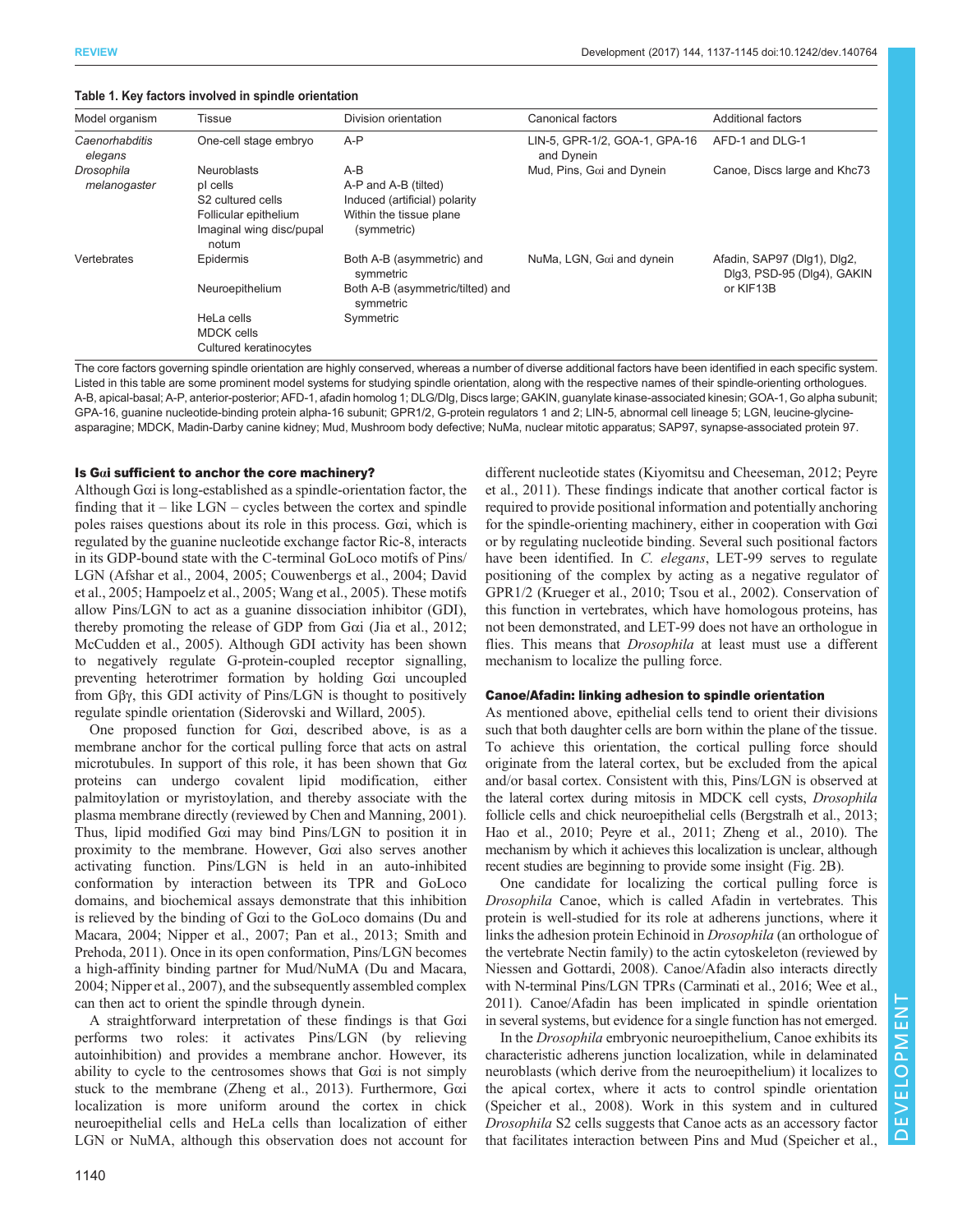[2008](#page-8-0); [Wee et al., 2011](#page-8-0)). In these studies, Canoe is thought to function at a step downstream from Pins localization. By contrast, work in HeLa cells shows that the cortical localization of LGN depends on Afadin, and that Afadin competes with NuMA for LGN binding [\(Carminati et al., 2016\)](#page-6-0). It has therefore been proposed that rather than acting to recruit NuMA, as does Drosophila Canoe, Afadin helps to localize LGN by connecting it to cortical actin. This is consistent with earlier studies showing that cortical actin is required for the pulling force in epithelial cells [\(Busson et al., 1998](#page-6-0); [Kaushik et al., 2003; Machicoane et al., 2014; Nakajima et al.,](#page-7-0) [2013](#page-7-0)). Additional roles for actin in spindle orientation have also recently been proposed (as reviewed by [di Pietro et al., 2016](#page-7-0)).

The influence of cortical actin may also explain a third proposed function for Canoe/Afadin, downstream of the planar polarity protein Dishevelled (Dsh), in Drosophila sensory organ precursor ( pI) cells. These cells, which are found in the pupal notum, divide asymmetrically to produce distinct daughter cells – pIIa and pIIb [\(Gho and Schweisguth, 1998;](#page-7-0) [Rhyu et al., 1994\)](#page-8-0). To accomplish this, the spindle is carefully oriented along the A-P axis of the cell and tilted in the A-B axis. Orientation is controlled by the Wnt receptor Frizzled and its intracellular mediator Dsh, which both localize to the posterior cortex [\(Bellaïche et al., 2001; David et al.,](#page-6-0) [2005](#page-6-0)). From there, Dsh is thought to determine the localization of Mud, and thus the pulling force, by interacting with it directly [\(Ségalen et al., 2010](#page-8-0)). Work in cultured cells has shown that Dsh can simultaneously recruit Canoe, which is thought to enhance cortical actin through Rho signalling and thereby promote spindle orientation [\(Johnston et al., 2013](#page-7-0)). Thus, the evidence from flies does not support a role for Canoe in localizing the pulling force. Instead, it suggests that Canoe functions as a downstream mediator of Dsh in the pI cell. It should, however, be noted that Afadin does appear to contribute to the cortical positioning of LGN in HeLa cells, although the relevance of this observation to polarized tissues, in which Afadin localization is restricted to adherens junctions, is uncertain ([Carminati et al., 2016](#page-6-0)).

A very recent report [\(Gloerich et al., 2017](#page-7-0)) demonstrates that another adherens junction protein, E-cadherin, can also bind directly to LGN. Using a clever cultured cell system, this study shows that E-cadherin recruits LGN to cell-cell contacts and can serve as an instructive cue for spindle orientation. As is the case for Afadin, LGN cannot be bound to both E-cadherin and NuMA simultaneously, which suggests that LGN uses E-cadherin as an initial positional cue, but is anchored by Gαi during mitosis. Intriguingly, these results suggest that vertebrate and insect epithelia use different systems for localizing the spindle-orientation machinery, as spindles are not oriented by adherens junctions in Drosophila ([Bergstralh et al., 2013; Bosveld et al., 2016\)](#page-6-0).

#### Diverse roles for Discs large

Discs large (Dlg) is another candidate spindle-orientation factor in epithelial cells. Like other membrane-associated guanylate kinase (MAGUK) family proteins, Dlg contains N-terminal PDZ domains, an SH3 domain and a catalytically inactive guanylate kinase (GK or GUK) domain at its C-terminus that binds phosphorylated partner proteins. In the Drosophila follicular epithelium, Dlg is important for spindle orientation at metaphase; spindles are misoriented in cells homozygous for the mutant allele  $dlg^{1P20}$ , which encodes a truncated form of Dlg missing approximately one-third of the GUK domain ([Bellaïche et al., 2001; Bergstralh et al., 2013\)](#page-6-0). This role is likely to be conserved, as RNAi-mediated depletion of Dlg in the chick neuroepithelium causes spindle misorientation at metaphase and, less severely, at anaphase [\(Saadaoui et al., 2014](#page-8-0)). However, and as we discuss below, precisely how Dlg might function during spindle orientation is unclear.

#### Dlg can provide a cortical cue for Pins

Long studied for its role as a determinant of lateral cortical identity, Dlg is an obvious candidate to provide a spatial cue for the pulling force during spindle orientation [\(Bilder et al., 2000](#page-6-0); [St Johnston and](#page-8-0) [Ahringer, 2010](#page-8-0)). In vitro experiments show that the GUK domain of Dlg and its mammalian homologues binds Pins/LGN when it is phosphorylated at a conserved serine residue in its unstructured 'linker' region [\(Hao et al., 2010; Johnston et al., 2012;](#page-7-0) [Sans et al.,](#page-8-0) [2005](#page-8-0); [Zhu et al., 2011\)](#page-8-0). Accordingly, in GUK domain-disrupted  $dlg^{1P20}$  mutant follicle cells, Pins is not restricted to the lateral cortex but rather spreads around the entire cortex ([Bergstralh et al., 2013\)](#page-6-0). Likewise, work in MDCK cells shows that the phosphorylation site (serine 401) that facilitates binding between Dlg and LGN/Pins is required to exclude cortical LGN from the apical cortex; when S401 is converted to alanine, LGN is not strictly lateral but spreads around the entire cortex ([Hao et al., 2010](#page-7-0)). Similarly, though not identically, conversion of S401 to alanine prevents a truncated LGN (lacking the TPRs) from becoming completely cortical in chick neuroepithelial cells; the truncated protein is instead partially cytoplasmic, suggesting that Dlg works in cooperation with another localization factor, probably Gαi [\(Saadaoui et al., 2014](#page-8-0)). Cumulatively, these results suggest that the interaction between phosphorylated Pins and the GUK domain of Dlg helps to localize Pins to the lateral cortex of epithelial cells during mitosis [\(Fig. 2B](#page-2-0)) and that this localization is required for spindle orientation. Moreover, recent findings have suggested that the lateral polarity factor Lethal (2) giant larvae (Lgl) is involved in a regulatory step that controls this interaction. Like Pins, Lgl can bind to the GUK domain of Dlg in vitro ([Zhu et al., 2014\)](#page-8-0). In the Drosophila follicular epithelium and imaginal wing disc, Lgl is cortical during interphase but becomes cytoplasmic at mitosis, a switch that is triggered by its phosphorylation by Aurora kinases ([Bell](#page-6-0) [et al., 2015](#page-6-0); [Carvalho et al., 2015](#page-6-0)). It has therefore been proposed that Lgl controls Pins localization by physically preventing Pins from binding Dlg at the lateral cortex until mitosis, when Lgl is released [\(Bell et al., 2015; Carvalho et al., 2015](#page-6-0)); however, direct evidence for this model has not yet been provided.

The studies discussed above concern the behaviour of Pins and Dlg in epithelia but both proteins are also implicated in the control of spindle orientation in asymmetrically-dividing cells. For example, Drosophila neuroblasts orient their spindles along the A-B axis, perpendicular to the plane of the tissue [\(Knoblich et al.,](#page-7-0) [1995\)](#page-7-0), and this orientation relies on Pins and Gαi, which are recruited by a protein called Inscuteable to form a crescent at the apical cortex [\(Kraut et al., 1996;](#page-7-0) [Yu et al., 2000](#page-8-0)). Dlg is also apically enriched in mitotic neuroblasts, but in the presence of Inscuteable it is not needed to provide positional information for Pins; genetic removal of Dlg from neuroblasts disrupts cell polarity but does not affect either Pins crescent formation or spindle orientation [\(Albertson and Doe, 2003](#page-6-0); [Ohshiro et al., 2000](#page-7-0); [Peng et al., 2000](#page-8-0); [Yu et al., 2000](#page-8-0)). However, more recent studies have shown that Dlg becomes more important when Inscuteable is removed: in inscuteable-null mutant neuroblasts, Pins and Dlg both still localize to a cortical crescent at mitosis, although it may not be apical, and this crescent is lost in most  $dlg^{1P20}$ , *inscuteable* double mutant neuroblasts [\(Siegrist and Doe, 2005](#page-8-0)). Dlg is also likely to participate in spindle orientation in Drosophila pI cells. Indeed, whereas Dsh controls spindle orientation along the tissue plane in these cells (as discussed above), spindle orientation in the z-axis requires Pins, which is enriched along with Dlg at the anterior/lateral cortex during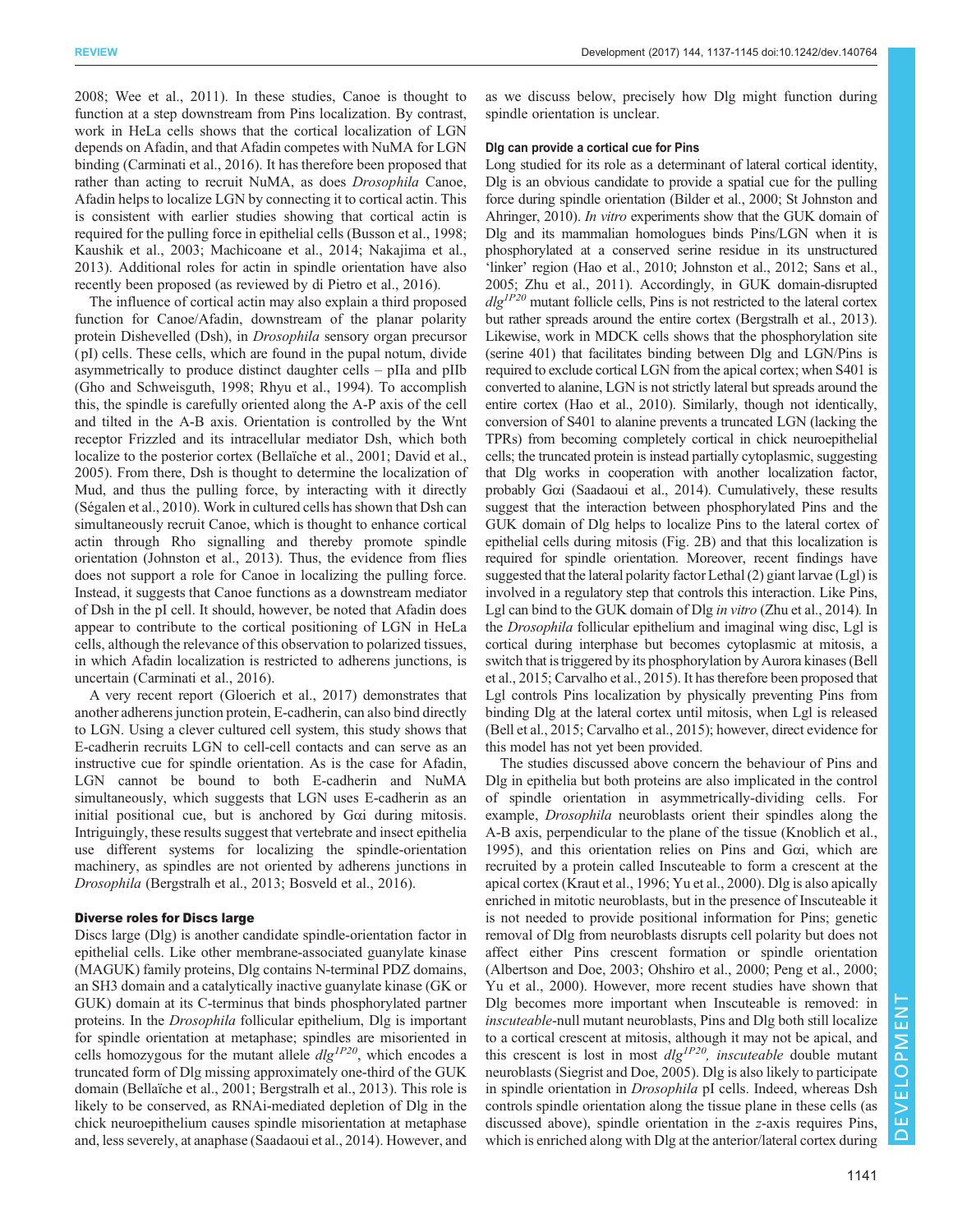mitosis [\(Bellaïche et al., 2001; David et al., 2005](#page-6-0)). This enrichment is severely impaired in  $dlg^{1P20}$  mutant pI cells [\(Bellaïche et al.,](#page-6-0) [2001](#page-6-0)). Together, these observations are consistent with the notion that Dlg can provide a positional cue for Pins at the cortex in asymmetrically dividing cells, as it does in epithelial cells.

#### Dlg links up with Khc73 to regulate microtubule capture

As highlighted above, Dlg appears to play a central role in positioning Pins at the cortex. But what, then, controls the localization of Dlg? In inscuteable mutant neuroblasts and in pI cells, the cortical enrichment of Dlg and Pins is mutually dependent [\(Bellaïche et al., 2001](#page-6-0); [Siegrist and Doe, 2005\)](#page-8-0). This is not the case in the follicular epithelium, where Dlg is observed at the lateral cortex even in the absence of Pins ([Bergstralh et al., 2013](#page-6-0)). A potential explanation for this difference is hinted at by experiments showing that the cortical crescent of Dlg in inscuteable mutant neuroblasts relies on astral microtubules [\(Siegrist and Doe, 2005\)](#page-8-0), suggesting that Dlg is transported along these microtubules. One candidate for transporting Dlg and Pins along astral microtubules to the cortex is the plus end-directed microtubule motor protein kinesin heavy chain 73 (Khc73), which co-immunoprecipitates with Dlg from Drosophila embryonic lysates [\(Siegrist and Doe, 2005\)](#page-8-0). In neuroblasts lacking Inscuteable, Khc73 knockdown prevents the formation of the cortical crescent of Dlg and Pins ([Siegrist and Doe,](#page-8-0) [2005](#page-8-0)). Furthermore, guanylate kinase-associated kinesin (GAKIN), which is the mammalian orthologue of Khc73, was initially identified in T-lymphocyte-derived cells as a binding partner of SAP97, which is one of four mammalian Dlg homologues [\(Hanada](#page-7-0) [et al., 2000](#page-7-0)). Subsequent biochemical work suggests that GAKIN is held inactive by an intramolecular inhibition that is relieved by binding to the C-terminus of SAP97, and that this allows the two molecules to travel together along microtubules [\(Asaba et al., 2003](#page-6-0); [Yamada et al., 2007\)](#page-8-0). Full-length SAP97 does not allow for this activity, which implies that another factor is also involved ([Yamada](#page-8-0) [et al., 2007\)](#page-8-0). It is tempting to speculate that LGN/Pins is that factor. This model is complicated, however, by evidence showing that binding between SAP97 and GAKIN is mediated by the guanylate kinase domain of GAKIN, which also mediates binding between SAP97/Dlg and LGN/Pins ([Asaba et al., 2003](#page-6-0); [Hanada et al., 2000](#page-7-0); [Zhu et al., 2016](#page-8-0)). It is therefore not clear how all three factors could traffic together. One explanation is that Dlg could function as an oligomer, with individual units binding either Pins or Khc73.

It should also be noted that Dlg has not been shown to bind the membrane directly. Analogous to its human homologue PSD-95, the cortical localization of Dlg is therefore likely to be determined by an interaction between its PDZ domains and at least one membrane-associated protein ([Kim and Sheng, 2004\)](#page-7-0). Thus, Dlg can only provide positional information for Pins/LGN by acting as an adaptor for something else. The identity of this anchoring factor and the mechanism by which it is localized remain to be determined.

A further possibility to consider is that Dlg is not just a cortical cue, but can also act as an adaptor protein in a complex that links cortical Pins to Khc73, thereby allowing Pins to exert a second effect on astral microtubules via Khc73 ([Fig. 2B](#page-2-0)). Again, as Dlg cannot bind both Khc73 and Pins simultaneously, this model calls for multiple Dlg subunits within the complex [\(Zhu et al., 2016\)](#page-8-0). Consistent with this idea, it was shown that Khc73 knockdown has a mild effect on spindle orientation in neuroblasts ([Siegrist and Doe,](#page-8-0) [2005\)](#page-8-0). Likewise, in a cultured Drosophila cell system with induced cell polarity, Khc73 and Dlg can cooperate with the GUK-binding Pins linker domain to partially orient spindles [\(Johnston et al.,](#page-7-0) [2009\)](#page-7-0). This activity relies on 14-3-3, which binds phosphorylated residues, and NudE, a binding partner of dynein [\(Lu and Prehoda,](#page-7-0) [2013\)](#page-7-0). Together, Pins, Dlg, 14-3-3 and NudE are thought to form a bridge between Khc73 on one astral microtubule and dynein on another ([Fig. 2](#page-2-0)B). This allows the spindle-orienting machinery to not only exert a pulling force on astral microtubules (through Mud/ dynein), but also to push or more likely capture microtubules (through Dlg/Khc73) ([Johnston et al., 2009\)](#page-7-0).

In summary, although it is clear that Dlg helps to orient spindles in epithelial tissues, in asymmetrically dividing cells and in cultured cells, a unifying model for understanding its involvement has not emerged and may in fact not exist. As is the case for Canoe/Afadin, the role of Dlg appears to vary depending on cell type. This variability is underlined by the fact that Dlg is not essential in every tissue; it is dispensable for Inscuteable-mediated spindle orientation, and recent work shows that although Mud-mediated pulling is needed to orient spindles in the *Drosophila* larval wing and pupal notum, neither Pins nor Dlg is required [\(Bergstralh et al., 2016](#page-6-0); [Bosveld et al., 2016\)](#page-6-0).

# Mud/NuMA: translating cell shape into spindle orientation

The Drosophila wing and notum, which derive from the same imaginal disc, have proved exceptionally useful for investigating the influence of cortical tension on cell division and spindle orientation. Previous work has demonstrated that the direction of cell division can be predicted by local tension at the tissue level [\(Baena-López et al., 2005;](#page-6-0) [Mao et al., 2013](#page-7-0); [Wyatt et al., 2015](#page-8-0)). This is not unanticipated; a cell under tension should be expected to elongate, and Hertwig's rule states that a cell with a longer axis will divide across that axis. However, this is inconsistent with the observation that epithelial cells tend to round up during mitosis. How, then, is interphase cell shape translated through mitosis? The spindle-orienting machinery, or at least part of it, provides the answer.

In the Drosophila pupal notum and larval wing, Mud localizes to tricellular junctions (TCJs), specialized structures at the intersection of more than two cells ([Bosveld et al., 2016\)](#page-6-0). The molecular link between TCJs, which have very few known components, and Mud is currently unknown. However, because the shape of the cell is influenced by tissue tension, so too is the distribution of TCJs, and as these structures persist throughout the cell cycle, their distribution provides a mechanism for ensuring that interphase cell shape, which is lost upon mitotic rounding, determines planar division angle (Fig. 3) [\(Bosveld et al., 2016\)](#page-6-0).



## Fig. 3. The role of tricellular junctions during spindle

orientation. In the Drosophila wing disc and pupal notum, tissue tension governs spindle orientation. Mud (yellow) is enriched at tricellular junctions (TCJs) throughout the cell cycle. The distribution of TCJs, and thus of Mud/dynein, translates interphase cell shape into division orientation by producing an asymmetric pulling force on astral microtubules. Green red and blue structures?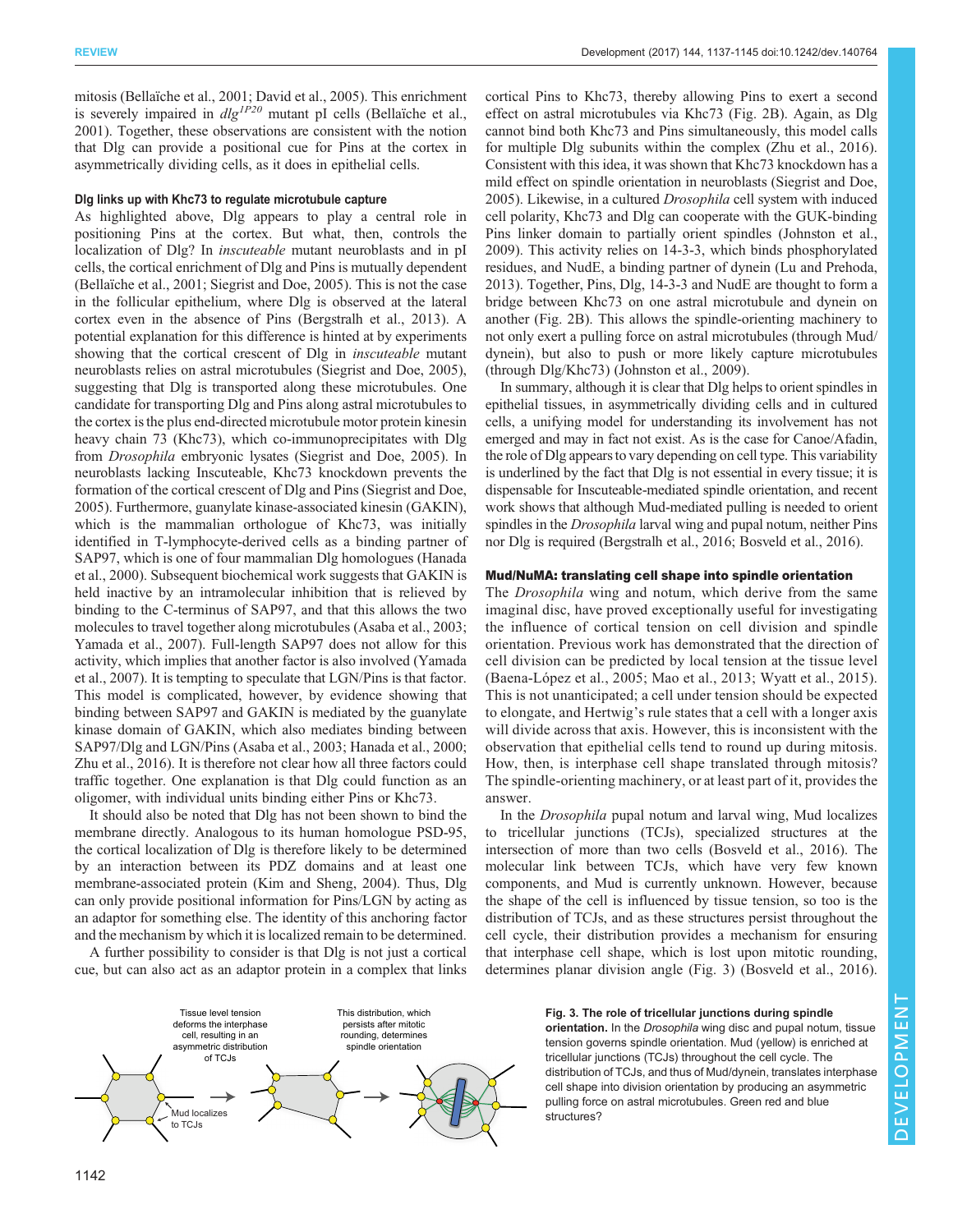<span id="page-6-0"></span>Intriguingly, the localization of Mud to TCJs is independent of Pins in the larval wing and pupal notum (Bosveld et al., 2016). Furthermore, Pins is not required to orient spindles in the A-B axis (Bergstralh et al., 2016; Bosveld et al., 2016; David et al., 2005). The developing wing and notum are therefore the first epithelial tissues identified in which spindle orientation is Pins independent, although other examples of Pins-independent mechanisms have emerged. In the pI cell (as discussed above), Mud can be anchored by interaction with Dsh (David et al., 2005; [Ségalen et al., 2010\)](#page-8-0). Intriguingly, LGN is not required for the development of the murine hair follicle, suggesting the possibility that a similar mechanism is at work (Byrd et al., 2016).

It is tempting to speculate that epithelial tissues, or at least those in the wing and notum, may have evolved a distinct system for spindle orientation. However, the extent to which the TCJ mechanism is used in other tissues is still unclear. As described above, spindle orientation in the Drosophila follicular epithelium and the chick neuroepithelium, as well as in epithelia-derived cells grown in culture, does require Pins/LGN (Bergstralh et al., 2013; [Du et al.,](#page-7-0) [2001;](#page-7-0) [Peyre et al., 2011\)](#page-8-0). How the direction of expansion is controlled in these tissues is unknown. The mitotic follicular epithelium at least is characterized by 'immature' septate junctions; markers such as Dlg are not tightly focused to one region of the lateral cortex and TCJs are absent [\(Goode and Perrimon, 1997](#page-7-0)). Furthermore, TCJ-mediated distribution of Mud/NuMA is not the only mechanism for translating interphase shape into division orientation in rounded cells. In HeLa cells, this is thought to be accomplished by caveolin 1-dependent recruitment of the spindle-orienting machinery to the retracting edge of a rounding cell [\(Matsumura et al., 2016\)](#page-7-0), although the precise mechanism underlying this remains to be elucidated.

Together, these studies show that spindle orientation in epithelial cells does not occur through a generalized mechanism, as might have been predicted by earlier work showing that the canonical complex is conserved across organisms and tissue types. Instead, distinct cell types, even those in epithelial tissues within the same organism (e.g. Drosophila), have different requirements for localizing the cortical force.

#### **Conclusions**

Although the core components of the spindle-orientation machinery have been known for well over a decade, a number of questions concerning how this complex works still remain. The pulling force has generally been thought to rely on minus-end-directed dynein walking, but new findings suggest that regulated depolymerization of microtubules might also be involved. Questions about the localization of the machinery persist too. Work in Drosophila and in isolated cells shows that the spindle can help to determine its own position, probably by regulating the delivery of spindle-orienting machinery proteins to and from the spindle poles. This shows that the location of the machinery within the cell is more dynamic than anticipated. However, as both LGN and Gαi cycle between the cortex and the spindle poles, these findings also suggest a requirement for cortical polarity factors in anchoring. It is not yet clear that the candidates identified already, such as Canoe/Afadin, E-cadherin and Discs large, can fully explain how spindles are anchored to the cortex in some epithelial cell types, and it is now apparent that different types of epithelia use distinct mechanisms to position their mitotic spindles. A more complete understanding of how spindles are oriented will therefore require more extensive research, e.g. using CRISPR-based strategies to interrogate the proposed interactions in vivo, into how the spindle-orienting machinery is localized and regulated in multiple systems.

#### Competing interests

The authors declare no competing or financial interests.

#### Funding

D.S.J. is supported by The Wellcome Trust.

#### References

- [Afshar, K., Willard, F. S., Colombo, K., Johnston, C. A., Mccudden, C. R.,](http://dx.doi.org/10.1016/j.cell.2004.09.026) Siderovski, D. P. and Gönczy, P. [\(2004\). RIC-8 is required for GPR-1/2](http://dx.doi.org/10.1016/j.cell.2004.09.026) [dependent Galpha function during asymmetric division of C. elegans embryos.](http://dx.doi.org/10.1016/j.cell.2004.09.026) Cell 119[, 219-230.](http://dx.doi.org/10.1016/j.cell.2004.09.026)
- [Afshar, K., Willard, F. S., Colombo, K., Siderovski, D. P. and Gonczy, P.](http://dx.doi.org/10.1242/dev.02039) (2005). [Cortical localization of the Galpha Protein GPA-16 requires RIC-8 function during](http://dx.doi.org/10.1242/dev.02039) [C. elegans asymmetric cell division.](http://dx.doi.org/10.1242/dev.02039) Development 132, 4449-4459.
- Albertson, R. and Doe, C. Q. [\(2003\). Dlg, Scrib and Lgl regulate neuroblast cell size](http://dx.doi.org/10.1038/ncb922) [and mitotic spindle asymmetry.](http://dx.doi.org/10.1038/ncb922) Nat. Cell Biol. 5, 166-170.
- [Asaba, N., Hanada, T., Takeuchi, A. and Chishti, A. H.](http://dx.doi.org/10.1074/jbc.M210362200) (2003). Direct interaction [with a kinesin-related motor mediates transport of mammalian discs large tumor](http://dx.doi.org/10.1074/jbc.M210362200) [suppressor homologue in epithelial cells.](http://dx.doi.org/10.1074/jbc.M210362200) J. Biol. Chem. 278, 8395-8400.
- Baena-Ló[pez, L. A., Baonza, A. and Garc](http://dx.doi.org/10.1016/j.cub.2005.07.062)ía-Bellido, A. (2005). The orientation of [cell divisions determines the shape of Drosophila organs.](http://dx.doi.org/10.1016/j.cub.2005.07.062) Curr. Biol. 15, [1640-1644.](http://dx.doi.org/10.1016/j.cub.2005.07.062)
- [Bell, G. P., Fletcher, G. C., Brain, R. and Thompson, B. J.](http://dx.doi.org/10.1016/j.cub.2014.10.052) (2015). Aurora kinases [phosphorylate Lgl to induce mitotic spindle orientation in Drosophila epithelia.](http://dx.doi.org/10.1016/j.cub.2014.10.052) [Curr. Biol.](http://dx.doi.org/10.1016/j.cub.2014.10.052) 25, 61-68.
- [Bellaïche, Y., Radovic, A., Woods, D. F., Hough, C. D., Parmentier, M.-L.,](http://dx.doi.org/10.1016/S0092-8674(01)00444-5) O'[Kane, C. J., Bryant, P. J. and Schweisguth, F.](http://dx.doi.org/10.1016/S0092-8674(01)00444-5) (2001). The partner of [inscuteable/discs-large complex is required to establish planar polarity during](http://dx.doi.org/10.1016/S0092-8674(01)00444-5) [asymmetric cell division in Drosophila.](http://dx.doi.org/10.1016/S0092-8674(01)00444-5) Cell 106, 355-366.
- [Bergstralh, D. T., Lovegrove, H. E. and St Johnston, D.](http://dx.doi.org/10.1016/j.cub.2013.07.017) (2013). Discs large links [spindle orientation to apical-basal polarity in Drosophila epithelia.](http://dx.doi.org/10.1016/j.cub.2013.07.017) Curr. Biol. 23, [1707-1712.](http://dx.doi.org/10.1016/j.cub.2013.07.017)
- [Bergstralh, D. T., Lovegrove, H. E. and St Johnston, D.](http://dx.doi.org/10.1038/ncb3248) (2015). Lateral adhesion [drives reintegration of misplaced cells into epithelial monolayers.](http://dx.doi.org/10.1038/ncb3248) Nat. Cell Biol. 17, [1497-1503.](http://dx.doi.org/10.1038/ncb3248)
- [Bergstralh, D. T., Lovegrove, H. E., Kujawiak, I., Dawney, N. S., Zhu, J., Cooper,](http://dx.doi.org/10.1242/dev.135475) S., Zhang, R. and St Johnston, D. [\(2016\). Pins is not required for spindle](http://dx.doi.org/10.1242/dev.135475) [orientation in the Drosophila wing disc.](http://dx.doi.org/10.1242/dev.135475) Development 143, 2573-2581.
- Bilder, D., Li, M. and Perrimon, N. [\(2000\). Cooperative regulation of cell polarity](http://dx.doi.org/10.1126/science.289.5476.113) [and growth by drosophila tumor suppressors.](http://dx.doi.org/10.1126/science.289.5476.113) Science 289, 113-116.
- [Bosveld, F., Markova, O., Guirao, B., Martin, C., Wang, Z., Pierre, A., Balakireva,](http://dx.doi.org/10.1038/nature16970) [M., Gaugue, I., Ainslie, A., Christophorou, N. et al.](http://dx.doi.org/10.1038/nature16970) (2016). Epithelial tricellular [junctions act as interphase cell shape sensors to orient mitosis.](http://dx.doi.org/10.1038/nature16970) Nature 530, [495-498.](http://dx.doi.org/10.1038/nature16970)
- Bowman, S. K., Neumü[ller, R. A., Novatchkova, M., Du, Q. and Knoblich, J. A.](http://dx.doi.org/10.1016/j.devcel.2006.05.005) [\(2006\). The Drosophila NuMA homolog mud regulates spindle orientation in](http://dx.doi.org/10.1016/j.devcel.2006.05.005) [asymmetric cell division.](http://dx.doi.org/10.1016/j.devcel.2006.05.005) Dev. Cell 10, 731-742.
- [Busson, S., Dujardin, D., Moreau, A., Dompierre, J. and Mey, J. R. D.](http://dx.doi.org/10.1016/S0960-9822(98)70208-8) (1998). [Dynein and dynactin are localized to astral microtubules and at cortical sites in](http://dx.doi.org/10.1016/S0960-9822(98)70208-8) [mitotic epithelial cells.](http://dx.doi.org/10.1016/S0960-9822(98)70208-8) Curr. Biol. 8, 541-544.
- [Byrd, K. M., Lough, K. J., Patel, J. H., Descovich, C. P., Curtis, T. A. and](http://dx.doi.org/10.1242/dev.136010) Williams, S. E. [\(2016\). LGN plays distinct roles in oral epithelial stratification,](http://dx.doi.org/10.1242/dev.136010) [filiform papilla morphogenesis and hair follicle development.](http://dx.doi.org/10.1242/dev.136010) Development 143, [2803-2817.](http://dx.doi.org/10.1242/dev.136010)
- [Carminati, M., Gallini, S., Pirovano, L., Alfieri, A., Bisi, S. and Mapelli, M.](http://dx.doi.org/10.1038/nsmb.3152) (2016). [Concomitant binding of afadin to LGN and F-actin directs planar spindle](http://dx.doi.org/10.1038/nsmb.3152) orientation. [Nat. Struct. Mol. Biol.](http://dx.doi.org/10.1038/nsmb.3152) 23, 155-163.
- Carvalho, C. A., Moreira, S., Ventura, G., Sunkel, C. E. and Morais-de-Sá, E. [\(2015\). Aurora a triggers Lgl cortical release during symmetric division to control](http://dx.doi.org/10.1016/j.cub.2014.10.053) [planar spindle orientation.](http://dx.doi.org/10.1016/j.cub.2014.10.053) Curr. Biol. 25, 53-60.
- [Chang, J. T., Palanivel, V. R., Kinjyo, I., Schambach, F., Intlekofer, A. M.,](http://dx.doi.org/10.1126/science.1139393) [Banerjee, A., Longworth, S. A., Vinup, K. E., Mrass, P., Oliaro, J. et al.](http://dx.doi.org/10.1126/science.1139393) (2007). [Asymmetric T lymphocyte division in the initiation of adaptive immune responses.](http://dx.doi.org/10.1126/science.1139393) Science 315[, 1687-1691.](http://dx.doi.org/10.1126/science.1139393)
- Chen, C. A. and Manning, D. R. [\(2001\). Regulation of G proteins by covalent](http://dx.doi.org/10.1038/sj.onc.1204185) modification. Oncogene 20[, 1643-1652.](http://dx.doi.org/10.1038/sj.onc.1204185)
- [Chu, X., Chen, X., Wan, Q., Zheng, Z. and Du, Q.](http://dx.doi.org/10.1074/jbc.M116.724831) (2016). Nuclear Mitotic Apparatus [\(NuMA\) interacts with and regulates astrin at the mitotic spindle.](http://dx.doi.org/10.1074/jbc.M116.724831) J. Biol. Chem. 291[, 20055-20067.](http://dx.doi.org/10.1074/jbc.M116.724831)
- [Couwenbergs, C., Spilker, A. C. and Gotta, M.](http://dx.doi.org/10.1016/j.cub.2004.09.059) (2004). Control of embryonic [spindle positioning and galpha activity by C. elegans RIC-8.](http://dx.doi.org/10.1016/j.cub.2004.09.059) Curr. Biol. 14, [1871-1876.](http://dx.doi.org/10.1016/j.cub.2004.09.059)
- [Cui, S., Otten, C., Rohr, S., Abdelilah-Seyfried, S. and Link, B. A.](http://dx.doi.org/10.1016/j.mcn.2006.11.016) (2007). [Analysis of aPKClambda and aPKCzeta reveals multiple and redundant functions](http://dx.doi.org/10.1016/j.mcn.2006.11.016) [during vertebrate retinogenesis.](http://dx.doi.org/10.1016/j.mcn.2006.11.016) Mol. Cell. Neurosci. 34, 431-444.
- [David, N. B., Martin, C. A., Segalen, M., Rosenfeld, F., Schweisguth, F. and](http://dx.doi.org/10.1038/ncb1319) Bellaïche, Y. [\(2005\). Drosophila Ric-8 regulates Galphai cortical localization to](http://dx.doi.org/10.1038/ncb1319)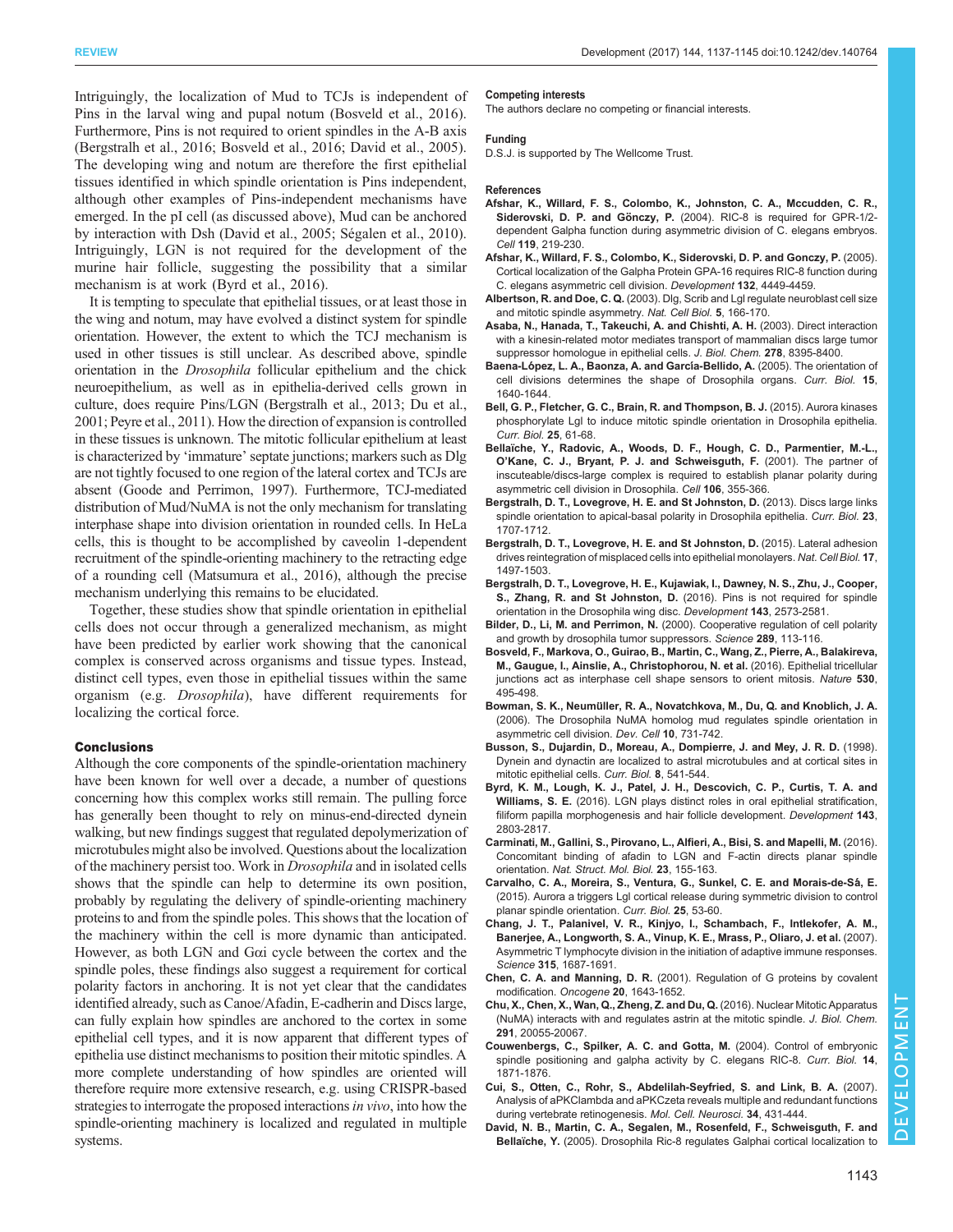<span id="page-7-0"></span>[promote Galphai-dependent planar orientation of the mitotic spindle during](http://dx.doi.org/10.1038/ncb1319) [asymmetric cell division.](http://dx.doi.org/10.1038/ncb1319) Nat. Cell Biol. 7, 1083-1090.

- de Belle, J. S. and Heisenberg, M. (1996). Expression of Drosophila mushroom body mutations in alternative genetic backgrounds: a case study of the Mushroom Body Miniature Gene (Mbm). Proc. Natl. Acad. Sci. USA. 93, 9875-9880.
- [Dewey, E. B., Sanchez, D. and Johnston, C. A.](http://dx.doi.org/10.1016/j.cub.2015.09.025) (2015). Warts phosphorylates mud [to promote pins-mediated mitotic spindle orientation in Drosophila, independent of](http://dx.doi.org/10.1016/j.cub.2015.09.025) Yorkie. Curr. Biol. 25[, 2751-2762.](http://dx.doi.org/10.1016/j.cub.2015.09.025)
- [di Pietro, F., Echard, A. and Morin, X.](http://dx.doi.org/10.15252/embr.201642292) (2016). Regulation of mitotic spindle [orientation: an integrated view.](http://dx.doi.org/10.15252/embr.201642292) EMBO Rep. 17, 1106-1130.
- Du, Q. and Macara, I. G. [\(2004\). Mammalian pins is a conformational switch that](http://dx.doi.org/10.1016/j.cell.2004.10.028) [links NuMA to heterotrimeric G proteins.](http://dx.doi.org/10.1016/j.cell.2004.10.028) Cell 119, 503-516.
- [Du, Q., Stukenberg, P. T. and Macara, I. G.](http://dx.doi.org/10.1038/ncb1201-1069) (2001). A mammalian partner of [inscuteable binds NuMA and regulates mitotic spindle organization.](http://dx.doi.org/10.1038/ncb1201-1069) Nat. Cell Biol. 3[, 1069-1075.](http://dx.doi.org/10.1038/ncb1201-1069)
- [Dunsch, A. K., Linnane, E., Barr, F. A. and Gruneberg, U.](http://dx.doi.org/10.1083/jcb.201008023) (2011). The Astrin-[Kinastrin/SKAP complex localizes to microtubule plus ends and facilitates](http://dx.doi.org/10.1083/jcb.201008023) [chromosome alignment.](http://dx.doi.org/10.1083/jcb.201008023) J. Cell Biol. 192, 959-968.
- Galli, M., Muñ[oz, J., Portegijs, V., Boxem, M., Grill, S. W., Heck, A. J. R. and Van](http://dx.doi.org/10.1038/ncb2315) Den Heuvel, S. [\(2011\). aPKC phosphorylates NuMA-related LIN-5 to position the](http://dx.doi.org/10.1038/ncb2315) [mitotic spindle during asymmetric division.](http://dx.doi.org/10.1038/ncb2315) Nat. Cell Biol. 13, 1132-1138.
- [Gallini, S., Carminati, M., De Mattia, F., Pirovano, L., Martini, E., Oldani, A.,](http://dx.doi.org/10.1016/j.cub.2015.12.051) [Asteriti, I. A., Guarguaglini, G. and Mapelli, M.](http://dx.doi.org/10.1016/j.cub.2015.12.051) (2016). NuMA phosphorylation [by aurora-a orchestrates spindle orientation.](http://dx.doi.org/10.1016/j.cub.2015.12.051) Curr. Biol. 26, 458-469.
- Gho, M. and Schweisguth, F. [\(1998\). Frizzled signalling controls orientation of](http://dx.doi.org/10.1038/30265) [asymmetric sense organ precursor cell divisions in Drosophila.](http://dx.doi.org/10.1038/30265) Nature 393, [178-181.](http://dx.doi.org/10.1038/30265)
- [Gloerich, M., Bianchini, J. M., Siemers, K. A., Cohen, D. J. and Nelson, W. J.](http://dx.doi.org/10.1038/ncomms13996) [\(2017\). Cell division orientation is coupled to cell-cell adhesion by the E-cadherin/](http://dx.doi.org/10.1038/ncomms13996) LGN complex. [Nat. Commun.](http://dx.doi.org/10.1038/ncomms13996) 8, 13996.
- Gönczy, P. and Rose, L. S. [\(2005\). Asymmetric cell division and axis formation in](http://dx.doi.org/10.1895/wormbook.1.30.1) the embryo. WormBook, ed. The C. elegans [Research Community, WormBook,](http://dx.doi.org/10.1895/wormbook.1.30.1) [http://www.wormbook.org.](http://dx.doi.org/10.1895/wormbook.1.30.1)
- Goode, S. and Perrimon, N. [\(1997\). Inhibition of patterned cell shape change and](http://dx.doi.org/10.1101/gad.11.19.2532) [cell invasion by discs large during Drosophila oogenesis.](http://dx.doi.org/10.1101/gad.11.19.2532) Genes Dev. 11, [2532-2544.](http://dx.doi.org/10.1101/gad.11.19.2532)
- Gotta, M. and Ahringer, J. [\(2001\). Distinct roles for Galpha and Gbetagamma in](http://dx.doi.org/10.1038/35060092) [regulating spindle position and orientation in Caenorhabditis elegans embryos.](http://dx.doi.org/10.1038/35060092) [Nat. Cell Biol.](http://dx.doi.org/10.1038/35060092) 3, 297-300.
- [Goulas, S., Conder, R. and Knoblich, J. A.](http://dx.doi.org/10.1016/j.stem.2012.06.017) (2012). The Par complex and integrins [direct asymmetric cell division in adult intestinal stem cells.](http://dx.doi.org/10.1016/j.stem.2012.06.017) Cell Stem Cell 11, [529-540.](http://dx.doi.org/10.1016/j.stem.2012.06.017)
- [Guilgur, L. G., Prudencio, P., Ferreira, T., Pimenta-Marques, A. R. and Martinho,](http://dx.doi.org/10.1242/dev.071027) R. G. [\(2012\). Drosophila aPKC is required for mitotic spindle orientation during](http://dx.doi.org/10.1242/dev.071027) [symmetric division of epithelial cells.](http://dx.doi.org/10.1242/dev.071027) Development 139, 503-513.
- Guo, Z. and Ohlstein, B. [\(2015\). Bidirectional notch signaling regulates Drosophila](http://dx.doi.org/10.1126/science.aab0988) [intestinal stem cell multipotency.](http://dx.doi.org/10.1126/science.aab0988) Science 350, aab0988.
- [Habib, S. J., Chen, B.-C., Tsai, F.-C., Anastassiadis, K., Meyer, T., Betzig, E. and](http://dx.doi.org/10.1126/science.1231077) Nusse, R. [\(2013\). A localized Wnt signal orients asymmetric stem cell division in](http://dx.doi.org/10.1126/science.1231077) vitro. Science 339[, 1445-1448.](http://dx.doi.org/10.1126/science.1231077)
- [Hampoelz, B., Hoeller, O., Bowman, S. K., Dunican, D. and Knoblich, J. A.](http://dx.doi.org/10.1038/ncb1318) [\(2005\). Drosophila Ric-8 is essential for plasma-membrane localization of](http://dx.doi.org/10.1038/ncb1318) [heterotrimeric G proteins.](http://dx.doi.org/10.1038/ncb1318) Nat. Cell Biol. 7, 1099-1105.
- [Hanada, T., Lin, L., Tibaldi, E. V., Reinherz, E. L. and Chishti, A. H.](http://dx.doi.org/10.1074/jbc.M000715200) (2000). [GAKIN, a novel kinesin-like protein associates with the human homologue of the](http://dx.doi.org/10.1074/jbc.M000715200) [Drosophila discs large tumor suppressor in T lymphocytes.](http://dx.doi.org/10.1074/jbc.M000715200) J. Biol. Chem. 275, [28774-28784.](http://dx.doi.org/10.1074/jbc.M000715200)
- [Hao, Y., Du, Q., Chen, X., Zheng, Z., Balsbaugh, J. L., Maitra, S., Shabanowitz,](http://dx.doi.org/10.1016/j.cub.2010.09.032) J., Hunt, D. F. and Macara, I. G. [\(2010\). Par3 controls epithelial spindle](http://dx.doi.org/10.1016/j.cub.2010.09.032) [orientation by aPKC-mediated phosphorylation of apical pins.](http://dx.doi.org/10.1016/j.cub.2010.09.032) Curr. Biol. 20, [1809-1818.](http://dx.doi.org/10.1016/j.cub.2010.09.032)
- Inaba, M. and Yamashita, Y. M. [\(2012\). Asymmetric stem cell division: precision for](http://dx.doi.org/10.1016/j.stem.2012.09.003) robustness. [Cell Stem Cell](http://dx.doi.org/10.1016/j.stem.2012.09.003) 11, 461-469.
- [Izumi, Y., Ohta, N., Hisata, K., Raabe, T. and Matsuzaki, F.](http://dx.doi.org/10.1038/ncb1409) (2006). Drosophila [pins-binding protein mud regulates spindle-polarity coupling and centrosome](http://dx.doi.org/10.1038/ncb1409) organization. [Nat. Cell Biol.](http://dx.doi.org/10.1038/ncb1409) 8, 586-593.
- [Jia, M., Li, J., Zhu, J., Wen, W., Zhang, M. and Wang, W.](http://dx.doi.org/10.1074/jbc.M112.391607) (2012). Crystal structures [of the scaffolding protein LGN reveal the general mechanism by which GoLoco](http://dx.doi.org/10.1074/jbc.M112.391607) [binding motifs inhibit the release of GDP from G](http://dx.doi.org/10.1074/jbc.M112.391607)αi. J. Biol. Chem. 287, [36766-36776.](http://dx.doi.org/10.1074/jbc.M112.391607)
- [Johnston, C. A., Hirono, K., Prehoda, K. E. and Doe, C. Q.](http://dx.doi.org/10.1016/j.cell.2009.07.041) (2009). Identification of [an aurora-a/PinsLINKER/Dlg spindle orientation pathway using induced cell](http://dx.doi.org/10.1016/j.cell.2009.07.041) [polarity in S2 cells.](http://dx.doi.org/10.1016/j.cell.2009.07.041) Cell 138, 1150-1163.
- [Johnston, C. A., Doe, C. Q. and Prehoda, K. E.](http://dx.doi.org/10.1371/journal.pone.0036014) (2012). Structure of an enzyme[derived phosphoprotein recognition domain.](http://dx.doi.org/10.1371/journal.pone.0036014) PLoS ONE 7, e36014.
- [Johnston, C. A., Manning, L., Lu, M. S., Golub, O., Doe, C. Q. and Prehoda, K. E.](http://dx.doi.org/10.1242/jcs.129544) [\(2013\). Formin-mediated actin polymerization cooperates with Mushroom Body](http://dx.doi.org/10.1242/jcs.129544) [Defect \(Mud\)-dynein during frizzled-dishevelled spindle orientation.](http://dx.doi.org/10.1242/jcs.129544) J. Cell Sci. 126[, 4436-4444.](http://dx.doi.org/10.1242/jcs.129544)
- [Kaushik, R., Yu, F., Chia, W., Yang, X. and Bahri, S.](http://dx.doi.org/10.1091/mbc.E03-04-0212) (2003). Subcellular [localization of LGN during mitosis: evidence for its cortical localization in mitotic](http://dx.doi.org/10.1091/mbc.E03-04-0212) [cell culture systems and its requirement for normal cell cycle progression.](http://dx.doi.org/10.1091/mbc.E03-04-0212) Mol. Biol. Cell 14[, 3144-3155.](http://dx.doi.org/10.1091/mbc.E03-04-0212)
- [Kern, D. M., Nicholls, P. K., Page, D. C. and Cheeseman, I. M.](http://dx.doi.org/10.1083/jcb.201510117) (2016). A mitotic [SKAP isoform regulates spindle positioning at astral microtubule plus ends.](http://dx.doi.org/10.1083/jcb.201510117) J. Cell Biol. 213[, 315-328.](http://dx.doi.org/10.1083/jcb.201510117)
- [Kettenbach, A. N., Schweppe, D. K., Faherty, B. K., Pechenick, D., Pletnev, A. A.](http://dx.doi.org/10.1126/scisignal.2001497) and Gerber, S. A. [\(2011\). Quantitative phosphoproteomics identifies substrates](http://dx.doi.org/10.1126/scisignal.2001497) [and functional modules of aurora and polo-like kinase activities in mitotic cells.](http://dx.doi.org/10.1126/scisignal.2001497) [Sci. Signal.](http://dx.doi.org/10.1126/scisignal.2001497) 4, rs5.
- Kim, E. and Sheng, M. [\(2004\). PDZ domain proteins of synapses.](http://dx.doi.org/10.1038/nrn1517) Nat. Rev. Neurosci. 5[, 771-781.](http://dx.doi.org/10.1038/nrn1517)
- Kiyomitsu, T. and Cheeseman, I. M. [\(2012\). Chromosome- and spindle-pole](http://dx.doi.org/10.1038/ncb2440)[derived signals generate an intrinsic code for spindle position and orientation.](http://dx.doi.org/10.1038/ncb2440) Nat. Cell Biol. 14[, 311-317.](http://dx.doi.org/10.1038/ncb2440)
- Kiyomitsu, T. and Cheeseman, I. M. [\(2013\). Cortical dynein and asymmetric](http://dx.doi.org/10.1016/j.cell.2013.06.010) [membrane elongation coordinately position the spindle in anaphase.](http://dx.doi.org/10.1016/j.cell.2013.06.010) Cell 154, [391-402.](http://dx.doi.org/10.1016/j.cell.2013.06.010)
- Knoblich, J. A. [\(2010\). Asymmetric cell division: recent developments and their](http://dx.doi.org/10.1038/nrm3010) [implications for tumour biology.](http://dx.doi.org/10.1038/nrm3010) Nat. Rev. Mol. Cell Biol. 11, 849-860.
- [Knoblich, J. A., Jan, L. Y. and Jan, Y. N.](http://dx.doi.org/10.1038/377624a0) (1995). Asymmetric segregation of numb [and prospero during cell division.](http://dx.doi.org/10.1038/377624a0) Nature 377, 624-627.
- Kotak, S., Busso, C. and Gönczy, P. [\(2013\). NuMA phosphorylation by CDK1](http://dx.doi.org/10.1038/emboj.2013.172) [couples mitotic progression with cortical dynein function.](http://dx.doi.org/10.1038/emboj.2013.172) EMBO J. 32, 2517-2529.
- Kotak, S., Afshar, K., Busso, C. and Gönczy, P. (2016). Aurora a kinase regulates [proper spindle positioning in C. elegans and in human cells.](http://dx.doi.org/10.1242/jcs.184416) J. Cell Sci. 129, [3015-3025.](http://dx.doi.org/10.1242/jcs.184416)
- [Kraut, R., Chia, W., Jan, L. Y., Jan, Y. N. and Knoblich, J. A.](http://dx.doi.org/10.1038/383050a0) (1996). Role of [inscuteable in orienting asymmetric cell divisions in Drosophila.](http://dx.doi.org/10.1038/383050a0) Nature 383, [50-55.](http://dx.doi.org/10.1038/383050a0)
- [Krueger, L. E., Wu, J.-C., Tsou, M.-F. B. and Rose, L. S.](http://dx.doi.org/10.1083/jcb.201001115) (2010). LET-99 inhibits [lateral posterior pulling forces during asymmetric spindle elongation in C. elegans](http://dx.doi.org/10.1083/jcb.201001115) embryos. [J. Cell Biol.](http://dx.doi.org/10.1083/jcb.201001115) 189, 481-495.
- Laan, L., Pavin, N., Husson, J., Romet-Lemonne, G., Van Duijn, M., López, M. P., Vale, R. D., Jü[licher, F., Reck-Peterson, S. L. and Dogterom, M.](http://dx.doi.org/10.1016/j.cell.2012.01.007) (2012). [Cortical dynein controls microtubule dynamics to generate pulling forces that](http://dx.doi.org/10.1016/j.cell.2012.01.007) [position microtubule asters.](http://dx.doi.org/10.1016/j.cell.2012.01.007) Cell 148, 502-514.
- Lambert, J. D. and Nagy, L. M. [\(2002\). Asymmetric inheritance of centrosomally](http://dx.doi.org/10.1038/nature01241) [localized mRNAs during embryonic cleavages.](http://dx.doi.org/10.1038/nature01241) Nature 420, 682-686.
- Lu, M. S. and Prehoda, K. E. [\(2013\). A NudE/14-3-3 pathway coordinates dynein](http://dx.doi.org/10.1016/j.devcel.2013.07.021) [and the kinesin Khc73 to position the mitotic spindle.](http://dx.doi.org/10.1016/j.devcel.2013.07.021) Dev. Cell 26, 369-380.
- [Machicoane, M., De Frutos, C. A., Fink, J., Rocancourt, M., Lombardi, Y., Garel,](http://dx.doi.org/10.1083/jcb.201401049) S., Piel, M. and Echard, A. [\(2014\). SLK-dependent activation of ERMs controls](http://dx.doi.org/10.1083/jcb.201401049) [LGN-NuMA localization and spindle orientation.](http://dx.doi.org/10.1083/jcb.201401049) J. Cell Biol. 205, 791-799.
- [Mao, Y., Tournier, A. L., Bates, P. A., Gale, J. E., Tapon, N. and Thompson, B. J.](http://dx.doi.org/10.1101/gad.610511) [\(2011\). Planar polarization of the atypical myosin dachs orients cell divisions in](http://dx.doi.org/10.1101/gad.610511) Drosophila. [Genes Dev.](http://dx.doi.org/10.1101/gad.610511) 25, 131-136.
- [Mao, Y., Tournier, A. L., Hoppe, A., Kester, L., Thompson, B. J. and Tapon, N.](http://dx.doi.org/10.1038/emboj.2013.197) [\(2013\). Differential proliferation rates generate patterns of mechanical tension that](http://dx.doi.org/10.1038/emboj.2013.197) [orient tissue growth.](http://dx.doi.org/10.1038/emboj.2013.197) EMBO J. 32, 2790-2803.
- [Matsumura, S., Kojidani, T., Kamioka, Y., Uchida, S., Haraguchi, T., Kimura, A.](http://dx.doi.org/10.1038/ncomms11858) and Toyoshima, F. [\(2016\). Interphase adhesion geometry is transmitted to an](http://dx.doi.org/10.1038/ncomms11858) [internal regulator for spindle orientation via Caveolin-1.](http://dx.doi.org/10.1038/ncomms11858) Nat. Commun. 7, [ncomms11858.](http://dx.doi.org/10.1038/ncomms11858)
- [Mccudden, C. R., Willard, F. S., Kimple, R. J., Johnston, C. A., Hains, M. D.,](http://dx.doi.org/10.1016/j.bbamcr.2005.05.002) Jones, M. B. and Siderovski, D. P. [\(2005\). G Alpha selectivity and inhibitor](http://dx.doi.org/10.1016/j.bbamcr.2005.05.002) [function of the multiple GoLoco motif protein GPSM2/LGN.](http://dx.doi.org/10.1016/j.bbamcr.2005.05.002) Biochim. Biophys. Acta 1745[, 254-264.](http://dx.doi.org/10.1016/j.bbamcr.2005.05.002)
- Morin, X. and Bellaïche, Y. [\(2011\). Mitotic spindle orientation in asymmetric and](http://dx.doi.org/10.1016/j.devcel.2011.06.012) [symmetric cell divisions during animal development.](http://dx.doi.org/10.1016/j.devcel.2011.06.012) Dev. Cell 21, 102-119.
- Morin, X., Jaouen, F. and Durbec, P. [\(2007\). Control of planar divisions by the G](http://dx.doi.org/10.1038/nn1984)[protein regulator LGN maintains progenitors in the chick neuroepithelium.](http://dx.doi.org/10.1038/nn1984) Nat. Neurosci. 10[, 1440-1448.](http://dx.doi.org/10.1038/nn1984)
- [Nakajima, Y., Meyer, E. J., Kroesen, A., Mckinney, S. A. and Gibson, M. C.](http://dx.doi.org/10.1038/nature12335) [\(2013\). Epithelial junctions maintain tissue architecture by directing planar spindle](http://dx.doi.org/10.1038/nature12335) [orientation.](http://dx.doi.org/10.1038/nature12335) Nature 500, 359-362.
- [Negishi, T., Miyazaki, N., Murata, K., Yasuo, H. and Ueno, N.](http://dx.doi.org/10.7554/eLife.16550) (2016). Physical [association between a novel plasma-membrane structure and centrosome orients](http://dx.doi.org/10.7554/eLife.16550) [cell division.](http://dx.doi.org/10.7554/eLife.16550) Elife 5, e16550.
- Niessen, C. M. and Gottardi, C. J. [\(2008\). Molecular components of the adherens](http://dx.doi.org/10.1016/j.bbamem.2007.12.015) junction. [Biochim. Biophys. Acta](http://dx.doi.org/10.1016/j.bbamem.2007.12.015) 1778, 562-571.
- Nipper, R. W., Siller, K. H., Smith, N. R., Doe, C. Q. and Prehoda, K. E. (2007). Galphai generates multiple pins activation states to link cortical polarity and spindle orientation in Drosophila neuroblasts. 104, 14306-14311.
- [Ohshiro, T., Yagami, T., Zhang, C. and Matsuzaki, F.](http://dx.doi.org/10.1038/35046087) (2000). Role of cortical [tumour-suppressor proteins in asymmetric division of Drosophila neuroblast.](http://dx.doi.org/10.1038/35046087) Nature 408[, 593-596.](http://dx.doi.org/10.1038/35046087)

 $\overline{E}$